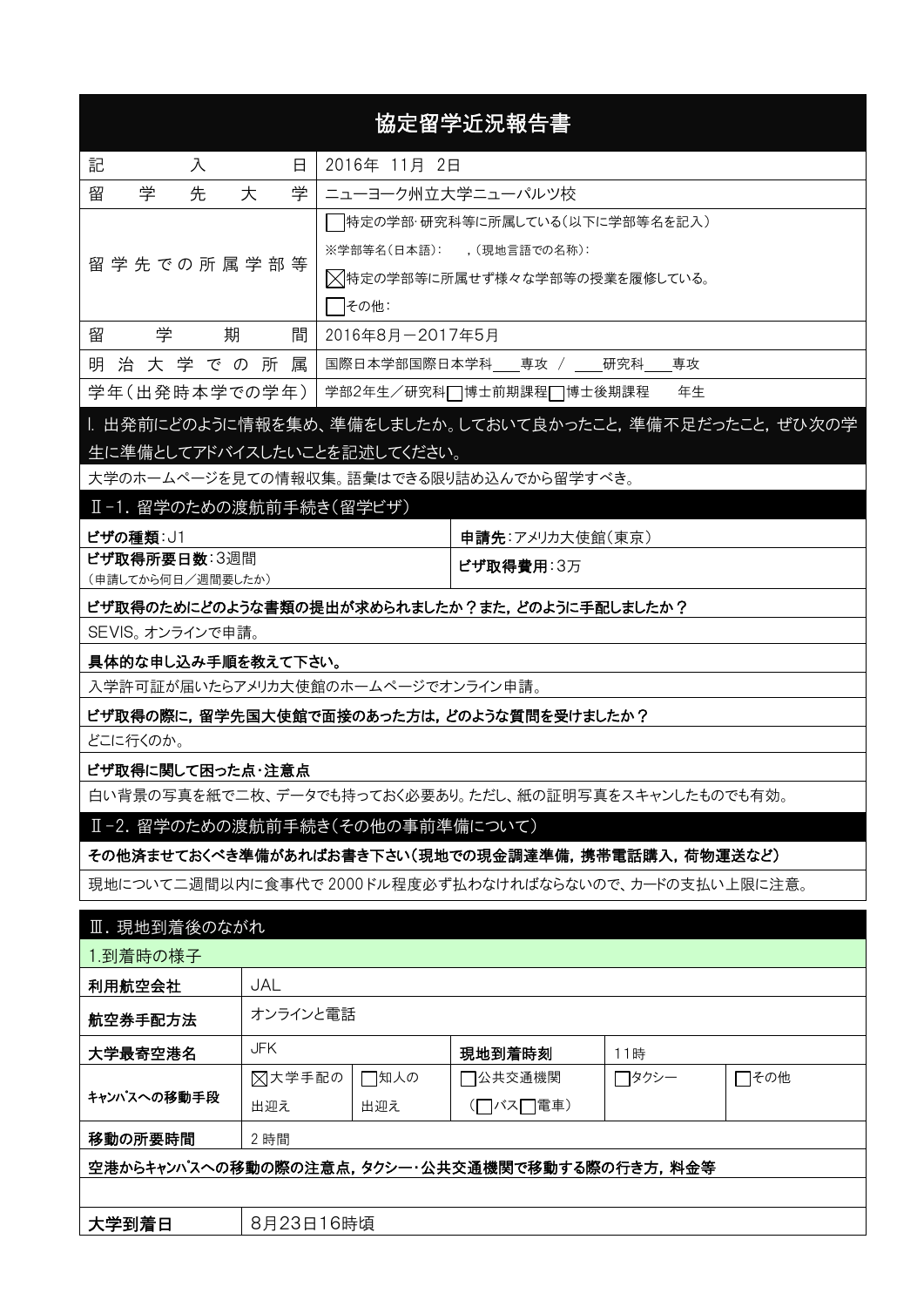| 2.住居について                                               |          |                                                  |  |  |  |
|--------------------------------------------------------|----------|--------------------------------------------------|--|--|--|
| 到着後すぐに住居                                               | ⊠はい      | 月<br>日から入居可能だった。<br>いいえを選んだ方:                    |  |  |  |
| 入居できましたか?                                              | いいえ      |                                                  |  |  |  |
| 住居のタイプ                                                 | ⊠寮       | その他(<br>アパート<br>$\lambda$                        |  |  |  |
| 部屋の種類                                                  | 一人部屋     | ⊠二人部屋<br> その他(<br>$\lambda$                      |  |  |  |
| ルームメイト                                                 | 日本人学生    | 他国からの留学生 ∑【その他(現地生)                              |  |  |  |
| 住居を探した方法                                               | ⊠大学の斡旋   | 自分で探した<br>その他(<br>$\rightarrow$                  |  |  |  |
| 住居の申込み手順                                               |          | 日本でオンライン申請。特定のコミュニティに入居する場合はメールで資料を送信。           |  |  |  |
|                                                        |          | 住居は渡航前に,また渡航後すぐに見つかりましたか?トラブルはありましたか?            |  |  |  |
|                                                        |          |                                                  |  |  |  |
| 3.留学先でのオリエンテーションについて                                   |          |                                                  |  |  |  |
| オリエンテーションの有無                                           | ⊠あった     | はかった                                             |  |  |  |
| 日程                                                     | 到着日から一週間 |                                                  |  |  |  |
| 参加必須ですか?                                               | 必須       | ⊠任意参加                                            |  |  |  |
| 参加費用は?                                                 | ⊠無料      | 有料(金額:                                           |  |  |  |
| 内容と様子は?                                                |          | 基本的な大学の情報。大学から受けられるサービス。                         |  |  |  |
| 留学生用特別がイダンス                                            | ⊠あった     | なかった                                             |  |  |  |
| 授業開始日                                                  | 8月29日から  |                                                  |  |  |  |
| Ⅳ. その他、渡航してから必要な手続きについて                                |          |                                                  |  |  |  |
|                                                        |          | 1. 現地で滞在許可等の申請の必要はありますか?いつ、どこで、方法は?日数、料金は?トラブルは? |  |  |  |
| ガイダンスもしくはメールで説明あり。                                     |          |                                                  |  |  |  |
| 2. その他現地でした手続きは?(健康診断、予防接種等)いつ、どこで、方法、日数、料金は?トラブルは?    |          |                                                  |  |  |  |
| Mumpsが基準を満たしていなかったので現地のHealthCenterで無料で接種した。           |          |                                                  |  |  |  |
| 3. 現地で銀行口座を開設しましたか?手続方法、必要書類、日数、料金は?トラブルは?             |          |                                                  |  |  |  |
| していない。                                                 |          |                                                  |  |  |  |
| 4. 現地で携帯電話を購入しましたか?手続方法、必要書類、日数、料金は?トラブルは?             |          |                                                  |  |  |  |
| していない。                                                 |          |                                                  |  |  |  |
| V. 履修科目と授業について                                         |          |                                                  |  |  |  |
| 1.履修登録はいつどのような形で行いましたか?                                |          |                                                  |  |  |  |
| ◯出発前に(4月末日頃)                                           |          |                                                  |  |  |  |
| ╳ オンラインで登録 │  志願書類に記入して登録 │  できなかった<br> その他(           |          |                                                  |  |  |  |
| 到着後に(<br>月<br>日頃)                                      |          |                                                  |  |  |  |
| オンラインで登録    国際オフィス等の仲介<br>できなかった<br> その他(<br>$\lambda$ |          |                                                  |  |  |  |
| 登録時に留学生として優先されることは<br>⊠なかった<br>あった                     |          |                                                  |  |  |  |
| 優先が「あった」方はどのように優先されましたか?                               |          |                                                  |  |  |  |
|                                                        |          |                                                  |  |  |  |
| 優先が「なかった」方はどのように登録しましたか?                               |          |                                                  |  |  |  |
|                                                        |          |                                                  |  |  |  |
| 出発前に授業を登録した方は,現地で変更・追加できましたか?また希望通りの授業が取れましたか?         |          |                                                  |  |  |  |
| 渡航後に二週間弱ほどの履修登録変更期間があるのでそこで変更可能。空席がない場合はいったん教授に交渉。     |          |                                                  |  |  |  |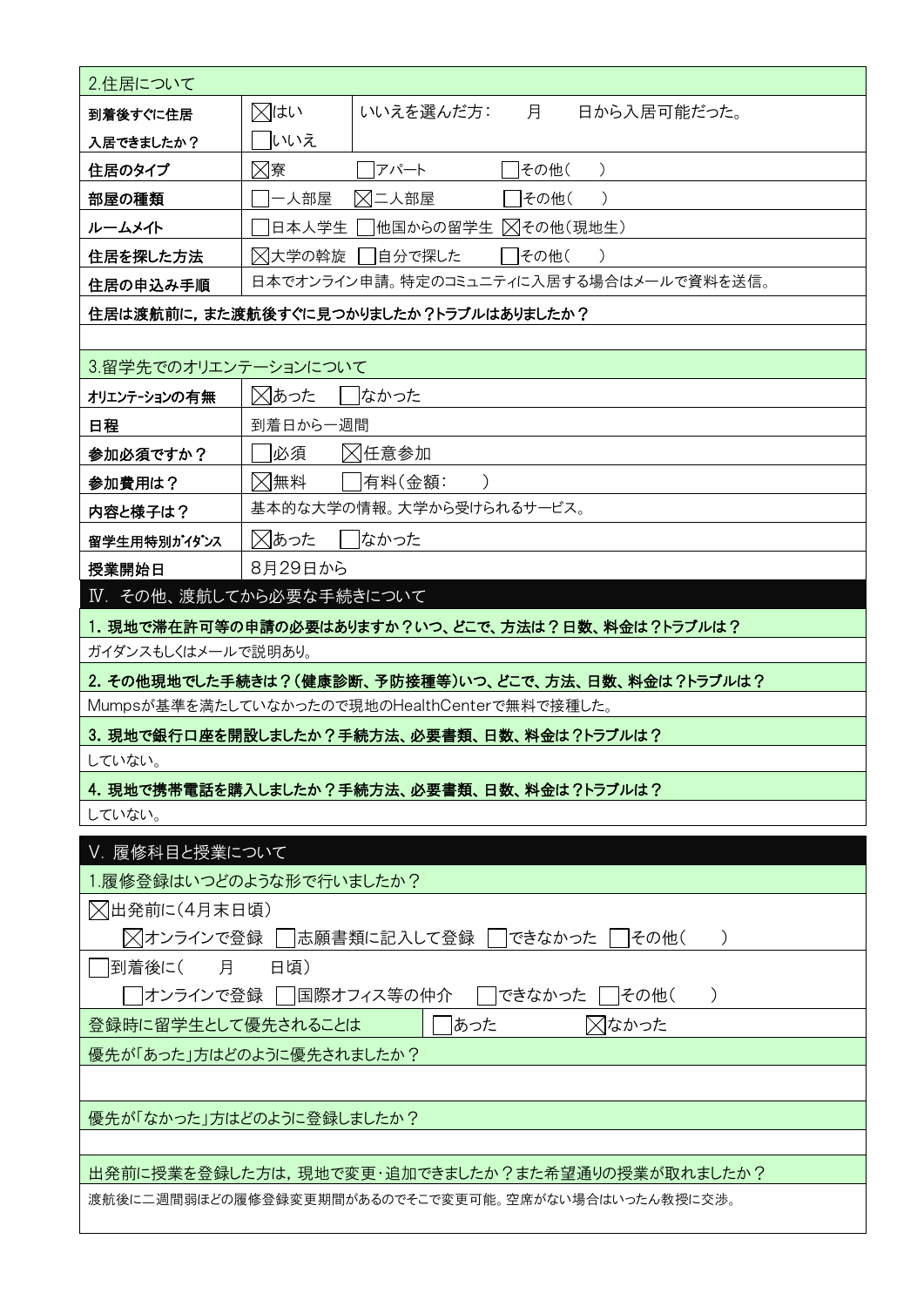|       | VI. 一週間のスケジュール 授業時間、課外活動、勉強時間等、毎日の生活について記入してください。 |    |    |    |    |   |              |
|-------|---------------------------------------------------|----|----|----|----|---|--------------|
|       | 月                                                 | 火  | 水  | 木  | 金  | 土 | $\mathsf{H}$ |
| 7:00  |                                                   |    |    |    |    |   |              |
| 8:00  |                                                   |    |    |    |    |   |              |
| 9:00  | 授業                                                |    | 授業 | 授業 |    |   |              |
| 10:00 | 授業                                                |    | 授業 | 授業 |    |   |              |
| 11:00 | 授業                                                | 授業 | 授業 | 授業 | 授業 |   |              |
| 12:00 | 授業                                                | 授業 | 授業 | 授業 | 授業 |   |              |
| 13:00 |                                                   |    |    |    |    |   |              |
| 14:00 | 授業                                                |    |    | 授業 |    |   |              |
| 15:00 | 授業                                                |    |    | 授業 |    |   |              |
| 16:00 |                                                   |    |    |    |    |   |              |
| 17:00 |                                                   |    |    |    |    |   |              |
| 18:00 |                                                   |    |    |    |    |   |              |
| 19:00 |                                                   |    |    |    |    |   |              |
| 20:00 |                                                   |    |    |    |    |   |              |
| 21:00 |                                                   |    |    |    |    |   |              |
| 22:00 |                                                   |    |    |    |    |   |              |
| 23:00 |                                                   |    |    |    |    |   |              |
| 24:00 |                                                   |    |    |    |    |   |              |

## Ⅶ. 現在までの感想

留学先大学、プログラムについて、授業、宿舎、生活全般についてなど、自由に書いてください。

キャンパス内は自然豊かで季節の変化が楽しめます。スーパーや薬局、レストラン、雑貨屋さんなどはキャンパスから徒歩 20 分程度の場所に密集しています。私の入居しているCrispellHallは比較的新しくキッチンも器具はありませんが設備自体 は充実しています。健康管理も学校内のHealthCenterのサービスが充実しているので安心です。学校内のジムの設備が 充実しており、ラケットやボールのレンタル、また毎日ヨガやダンスのクラスもあるので利用をお勧めします。図書館にはパソコ ンやコピー機、スキャナーなど揃っています。

## 留学先大学を目指す学生に向けてのアドバイスをお願いします。

授業をとる時に簡単なものを選ぶのではなく、自分が何をしたいかよく考えてからとることをお勧めします。また、アメリカの文 化について学んでおくと現地の人との会話が弾みます。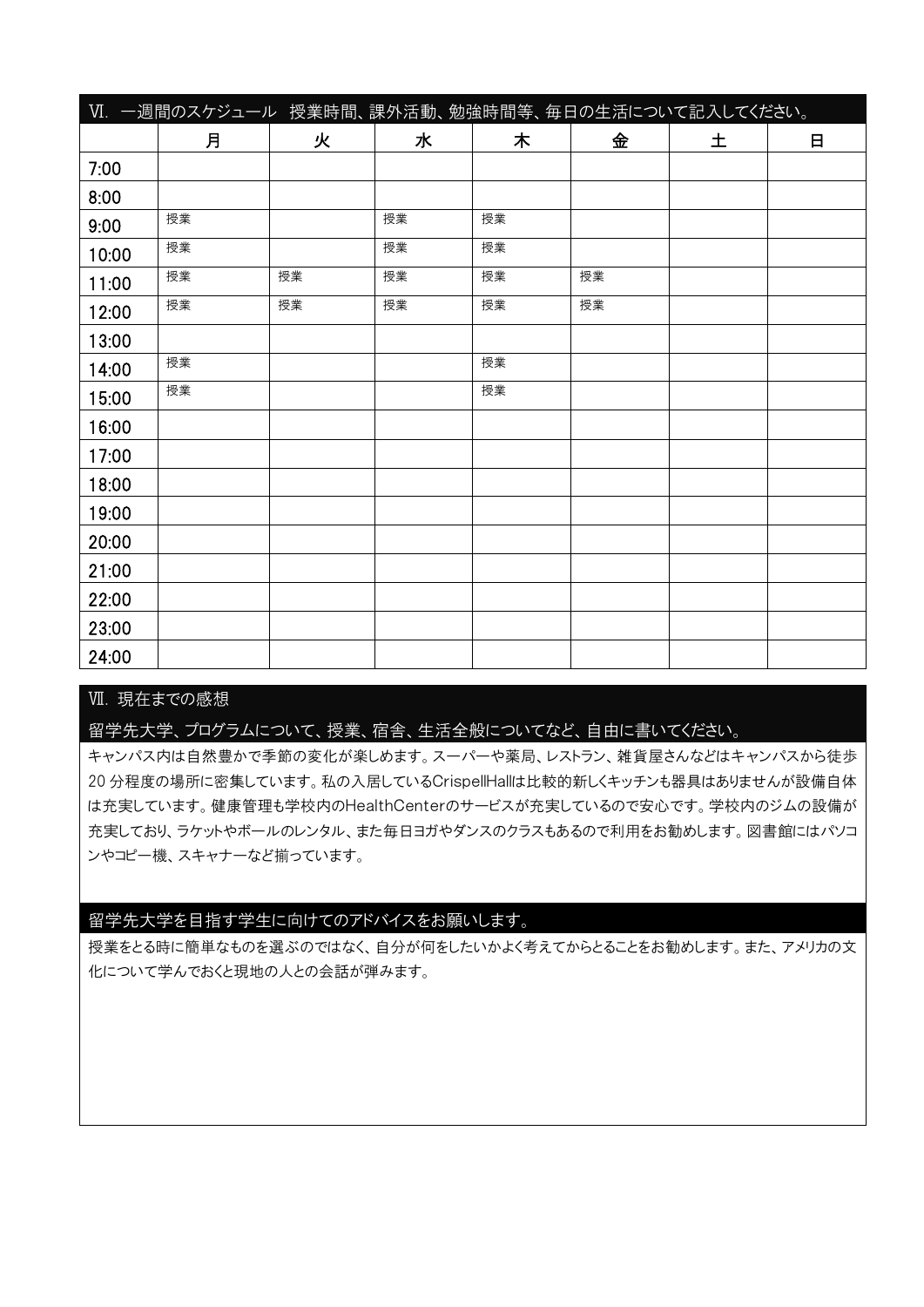|                                                                                                                                                                               |                                                                               | Report of the program activities (during the program)                                          |  |  |  |  |
|-------------------------------------------------------------------------------------------------------------------------------------------------------------------------------|-------------------------------------------------------------------------------|------------------------------------------------------------------------------------------------|--|--|--|--|
| Date of reporting                                                                                                                                                             | Year 2016 month11 day2                                                        |                                                                                                |  |  |  |  |
| <b>Host University</b>                                                                                                                                                        | State University of New York at Newpalz                                       |                                                                                                |  |  |  |  |
|                                                                                                                                                                               | I belong to a specific department (Please fill out the following information) |                                                                                                |  |  |  |  |
|                                                                                                                                                                               | ※ Name of the department:                                                     |                                                                                                |  |  |  |  |
| Department you belonging to                                                                                                                                                   |                                                                               | $\boxtimes$ I do not belong to any specific department and taking the classes of               |  |  |  |  |
| at the host university                                                                                                                                                        | various majors.                                                               |                                                                                                |  |  |  |  |
|                                                                                                                                                                               | Other:                                                                        |                                                                                                |  |  |  |  |
| Duration of the exchange                                                                                                                                                      |                                                                               | Year2016 month8 to year2017 month5                                                             |  |  |  |  |
| program                                                                                                                                                                       |                                                                               |                                                                                                |  |  |  |  |
| Department you belong to at                                                                                                                                                   |                                                                               | School of Global Japanese Studies Major(field of study) Global Japanese Studies                |  |  |  |  |
| Meiji University                                                                                                                                                              | Graduate school of _____ Major                                                |                                                                                                |  |  |  |  |
| Year (before departure)                                                                                                                                                       |                                                                               | Undergraduate: year2 ∕ Graduate [Masters [] Doctorate year                                     |  |  |  |  |
|                                                                                                                                                                               |                                                                               | I. How did you find the information to prepare for your departure? Please report and give some |  |  |  |  |
|                                                                                                                                                                               |                                                                               | advises for future exchange students going abroad on what they need to know and be             |  |  |  |  |
| informed.                                                                                                                                                                     |                                                                               |                                                                                                |  |  |  |  |
| Homepage of University.                                                                                                                                                       |                                                                               |                                                                                                |  |  |  |  |
| II-1. Preparing before going exchange program (About VISA)                                                                                                                    |                                                                               |                                                                                                |  |  |  |  |
| Type: J1                                                                                                                                                                      |                                                                               | Where to apply: American Embassy                                                               |  |  |  |  |
| How long did it take to get a VISA: 3 weeks<br>(How long did it take from the application to the acquisition of<br>your VISA?)                                                |                                                                               | <b>Cost: JPY 30000</b>                                                                         |  |  |  |  |
|                                                                                                                                                                               |                                                                               | What kinds of documents were required to submit to apply for VISA? How did you prepare those   |  |  |  |  |
| documents?                                                                                                                                                                    |                                                                               |                                                                                                |  |  |  |  |
| SEVIS. Online.                                                                                                                                                                |                                                                               |                                                                                                |  |  |  |  |
| Please report on the details of applying process.                                                                                                                             |                                                                               |                                                                                                |  |  |  |  |
|                                                                                                                                                                               |                                                                               | After you get admission, you will register on online to make an appointment of interview.      |  |  |  |  |
| If you took any interview at the Embassy, please report on the details of the questions you were asked.                                                                       |                                                                               |                                                                                                |  |  |  |  |
| Where would I go?                                                                                                                                                             |                                                                               |                                                                                                |  |  |  |  |
| Were there any difficulties or notices to take the VISA?                                                                                                                      |                                                                               |                                                                                                |  |  |  |  |
| Data of ID photo is needed.                                                                                                                                                   |                                                                               |                                                                                                |  |  |  |  |
| II-2. Preparation before departing for exchange program (Other topics)<br>Please report on any other necessary preparation before your departure. (E.g. Preparation of money, |                                                                               |                                                                                                |  |  |  |  |
| purchasing a cellphone, shipments of your commodities, and etc.)                                                                                                              |                                                                               |                                                                                                |  |  |  |  |
|                                                                                                                                                                               |                                                                               |                                                                                                |  |  |  |  |
|                                                                                                                                                                               |                                                                               |                                                                                                |  |  |  |  |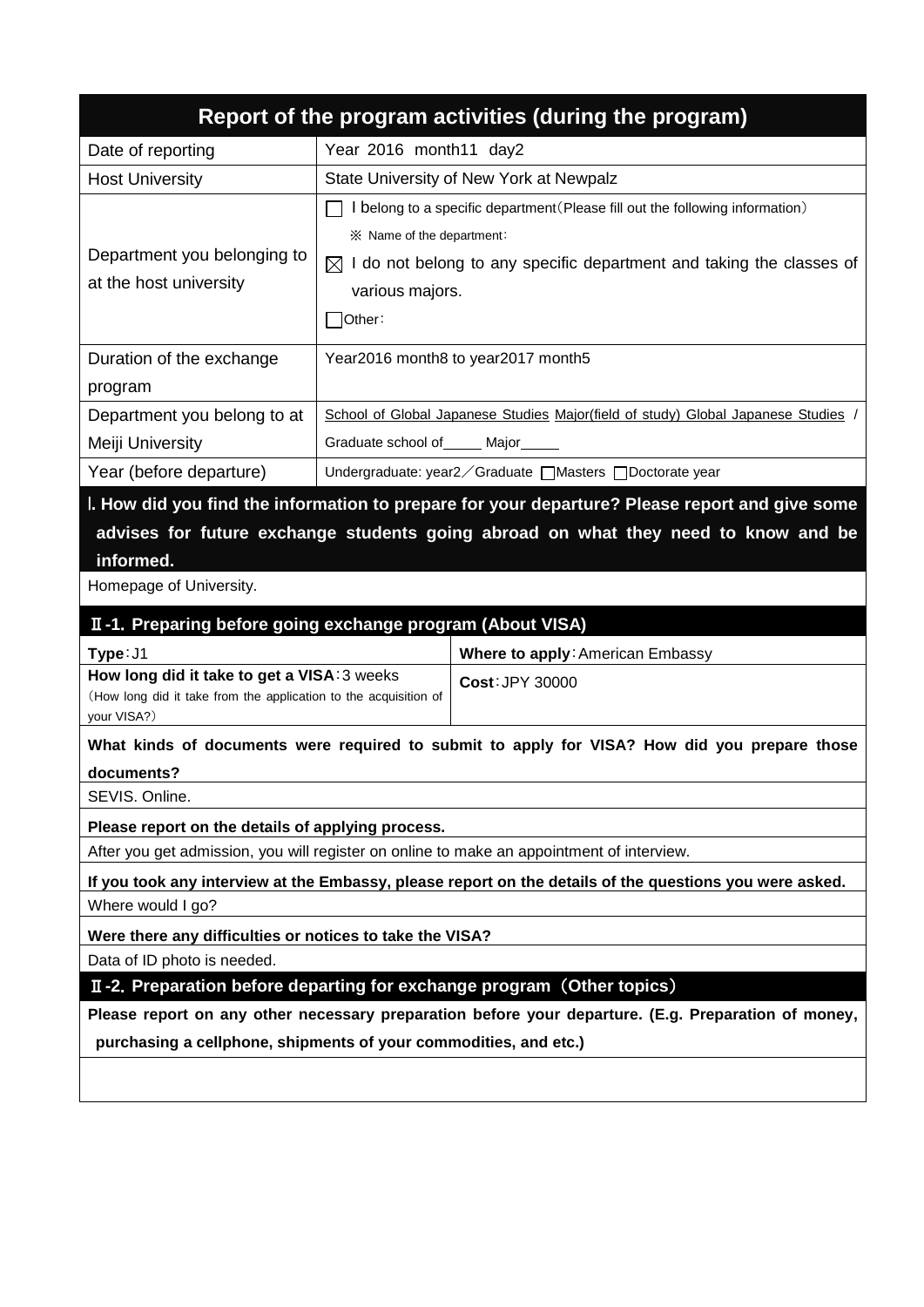| <b>III. After Arrival</b>        |                 |                                                                  |                                                   |                                                                                                        |             |              |  |
|----------------------------------|-----------------|------------------------------------------------------------------|---------------------------------------------------|--------------------------------------------------------------------------------------------------------|-------------|--------------|--|
| 1. Arrival Information           |                 |                                                                  |                                                   |                                                                                                        |             |              |  |
| <b>Airline</b>                   |                 | JAL                                                              |                                                   |                                                                                                        |             |              |  |
| purchase<br>How<br>to            | air             | Online                                                           |                                                   |                                                                                                        |             |              |  |
| ticket                           |                 |                                                                  |                                                   | ※利用した旅行社・旅行サイト,格安航空券情報等があれば記入して下さい。                                                                    |             |              |  |
| <b>Arrival airport</b>           |                 | <b>JFK</b>                                                       |                                                   | <b>Arrival time</b>                                                                                    | 11          |              |  |
|                                  |                 | $\boxtimes$ Pick-up of                                           | $\Box$ Pick-up of                                 | Public transportation<br>$\Box$                                                                        | $\Box$ taxi | $\Box$ other |  |
| How to get to the campus         |                 | host university                                                  | your friend                                       | (□Bus □Train)                                                                                          |             |              |  |
| How long did it take from        |                 | 2 hours                                                          |                                                   |                                                                                                        |             |              |  |
| the<br>airport<br>to             | the             |                                                                  |                                                   |                                                                                                        |             |              |  |
| campus?                          |                 |                                                                  |                                                   |                                                                                                        |             |              |  |
|                                  |                 |                                                                  |                                                   | Are there any important points to get to the campus? Please inform on the cost of taxi or any          |             |              |  |
| transportations.                 |                 |                                                                  |                                                   |                                                                                                        |             |              |  |
|                                  |                 |                                                                  |                                                   |                                                                                                        |             |              |  |
| <b>Arrival date</b>              |                 | Month8date23time16                                               |                                                   |                                                                                                        |             |              |  |
| 2. Housing                       |                 |                                                                  |                                                   |                                                                                                        |             |              |  |
| Did you check-in                 | $\boxtimes$ Yes |                                                                  |                                                   | If your answer is "No": The date you checked-in was                                                    |             |              |  |
| after<br>soon                    | $\Box$ No       |                                                                  |                                                   | month                                                                                                  | day         |              |  |
| arriving?                        |                 |                                                                  |                                                   |                                                                                                        |             |              |  |
| <b>Type of housing</b>           |                 | Dormitory<br>]Other(<br>Apartment                                |                                                   |                                                                                                        |             |              |  |
| of<br>the<br><b>Type</b>         |                 | □ Alone<br>$\Box$ Other(<br>$\boxtimes$ two persons<br>$\lambda$ |                                                   |                                                                                                        |             |              |  |
| room                             |                 |                                                                  |                                                   |                                                                                                        |             |              |  |
| <b>Room mates</b>                |                 |                                                                  | ]Japanese Student □International Student          | ⊠Other(American)                                                                                       |             |              |  |
| How to find the                  |                 |                                                                  | $\boxtimes$ Recommendation from host university   | $\Box$ by yourself                                                                                     | ]Other(     |              |  |
| accommodation                    |                 |                                                                  |                                                   |                                                                                                        |             |              |  |
| of<br><b>Details</b><br>the      |                 |                                                                  |                                                   | Online and a certain dormitory requires a paper to join its comunity.                                  |             |              |  |
| application                      |                 |                                                                  |                                                   |                                                                                                        |             |              |  |
|                                  |                 |                                                                  |                                                   | Have you decided your accommodation before departure or after arriving easily? Were there any troubles |             |              |  |
| to find it?                      |                 |                                                                  |                                                   |                                                                                                        |             |              |  |
| Yes, I could not know in detail. |                 |                                                                  |                                                   |                                                                                                        |             |              |  |
| 3. Orientation                   |                 |                                                                  |                                                   |                                                                                                        |             |              |  |
| Was there any orientation?       |                 |                                                                  | ]No<br>$\boxtimes$ Yes                            |                                                                                                        |             |              |  |
| Date                             |                 |                                                                  | One week from arrival.                            |                                                                                                        |             |              |  |
| Was it mandatory to attend?      |                 |                                                                  | $\boxtimes$ No<br> Yes                            |                                                                                                        |             |              |  |
| Did it cost any?                 |                 |                                                                  | Yes(Cost:<br>$\boxtimes$ No. It's free of charge. |                                                                                                        |             |              |  |
| <b>Contents (details)</b>        |                 |                                                                  |                                                   | General information about University and its available service                                         |             |              |  |
| Was there any special guidance   |                 |                                                                  | $\boxtimes$ Yes<br>$\neg$ No                      |                                                                                                        |             |              |  |
| arranged for exchange students?  |                 |                                                                  |                                                   |                                                                                                        |             |              |  |
| Date of beginning of the class   |                 |                                                                  | Month8day29                                       |                                                                                                        |             |              |  |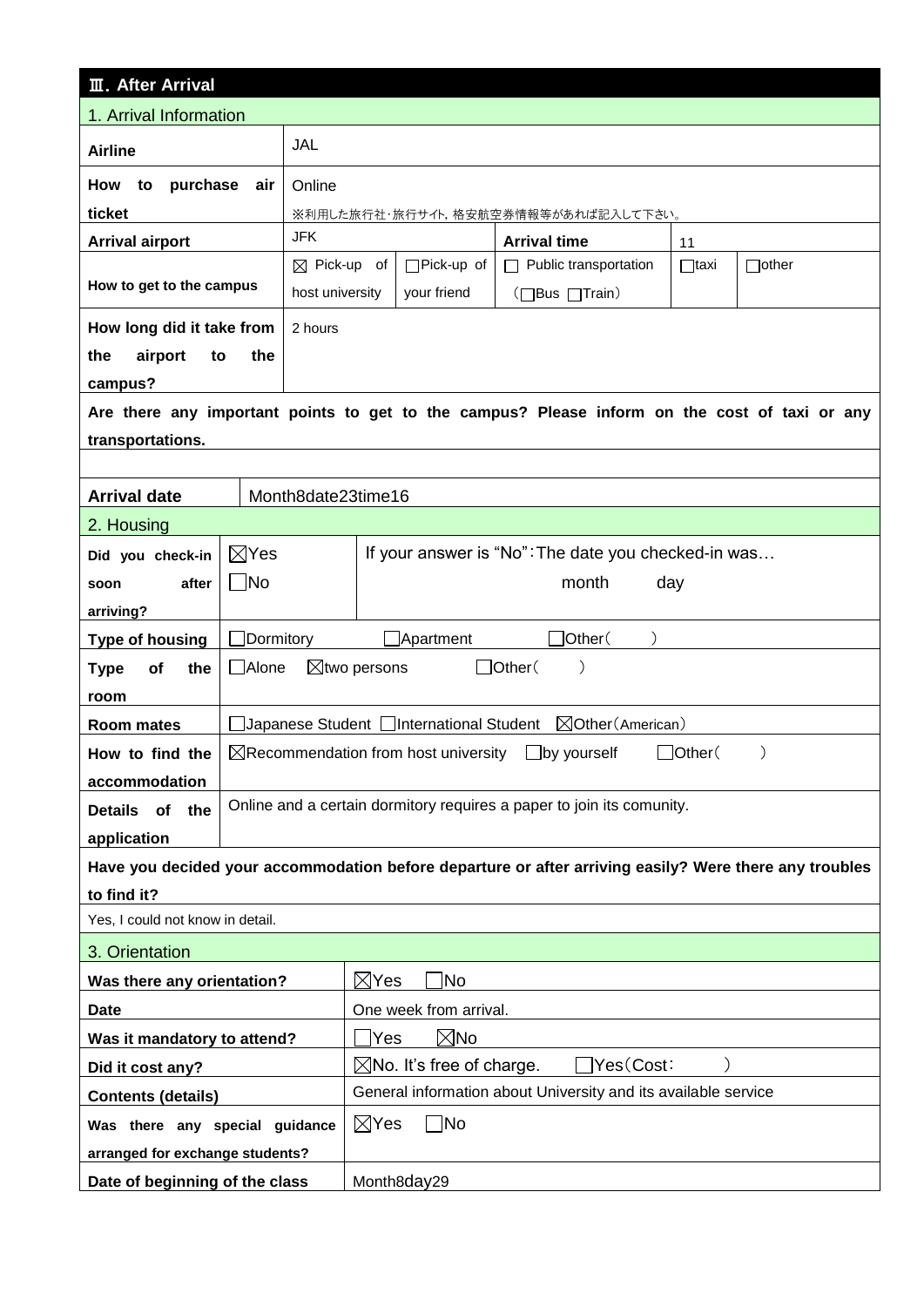|  |  | IV. Other process to be completed after arriving |  |
|--|--|--------------------------------------------------|--|
|  |  |                                                  |  |

**1**.**Was it necessary to get any permission of staying after arriving? If yes, where, report on when, and how** 

**to apply for a permission? How long and how much did it take? Was there any trouble?**

Center of international student helped to get it.

**2**.**Were there any other procedures you completed after arriving? (E.g. medical checkup, inoculation and**

**etc.) If yes, report on where, when, and how did you complete them? How long and how much did it take? Was there any trouble?**

I got a free injection for Mumps.

**3**.**Did you open any bank account abroad? How did you open it and what kinds of documents were required to apply? How long and how much did it take? Was there any trouble?**

No.

**4**.**Did you purchase any cellphone? How did you open it and what kinds of documents were required to purchase it? How long and how much did it take? Was there any trouble?** No.

V**. Course registration and classes**  1. When and how did you register your courses?  $\boxtimes$ Before departure (approximate date: month April)  $\Box$  Online  $\Box$  Filling out an application form  $\Box$  Not allowed to register  $\Box$  other (  $\Box$  After arriving (approximate date: around month day )  $\Box$  Online  $\Box$  With support by International office at the host university  $\Box$  Not allowed to register  $\Box$  other( Was there any priority as an exchange student?  $\Box$ Yes  $\boxtimes$ No If your answer is Yes, please report on the details. If your answer is No, how did you register your classes? If you had registered the courses before departure, could you change or add any classes after arriving? Could you register all the classes which you wished to attend? Changeable while registration term (2 weeks after class started).